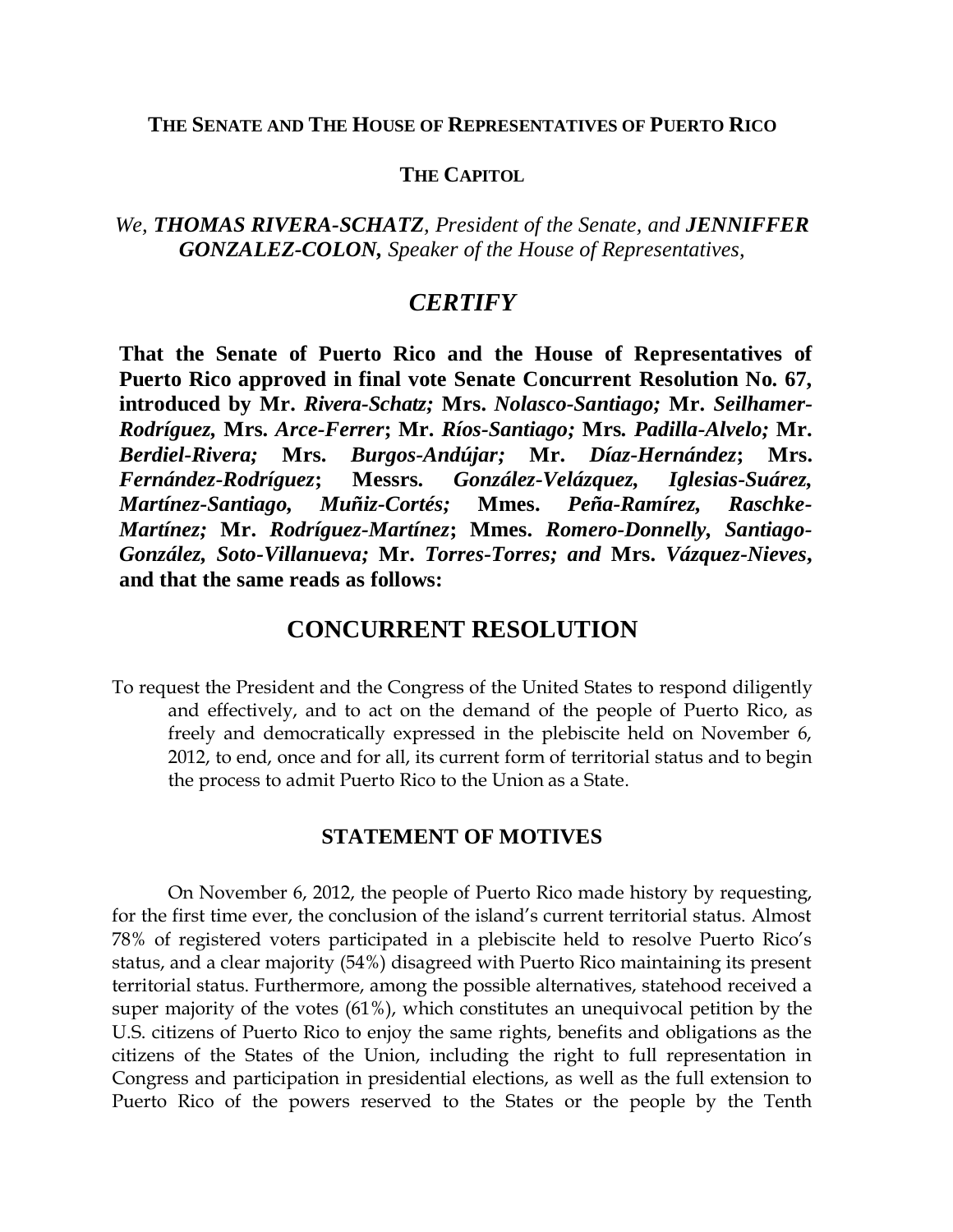Amendment of the United States Constitution. As the representatives of these U.S. citizens of Puerto Rico, this Legislative Assembly issues this petition to the President and the Congress of the United States to grant the request for legislation to end the territorial status and to begin the transition to statehood.

Puerto Rico is a territory of the United States by virtue of the Treaty of Paris, signed by the United States and Spain, at the end of the Spanish-American War. Individuals born in the island have been granted U.S. citizenship since 1917. The territory has been granted the exercise of authority over insular matters similar to the authority possessed by the States but our people are only represented in their national government by a sole resident commissioner who has been granted a seat in the U.S. House of Representatives with a vote only in committees of the House. The U.S. citizens of Puerto Rico are not represented in the U.S. Senate and are unable to vote in presidential elections. Under our current situation, Puerto Rico does not have equal voting representation (or any voting representation) in the government that makes and implements its national laws: an essential requirement for democracy according to the most basic American values and international law. That is, in addition, Puerto Rico's territorial status enables its U.S. citizens to be discriminated against in Federal programs.

According to the 2010 U.S. Census, more than 3.7 million U.S. citizens live in Puerto Rico and there are now some 4.7 million citizens of Puerto Rican origin living in the States and the District of Columbia. Puerto Ricans have historically made major contributions to American society in such aspects as business, academics, culture, sports, public service, national defense and other fields of endeavor, as well as fought valiantly in every U.S. war since World War I, at a level of participation well beyond the national average.

Puerto Ricans have always wanted a status that is democratic at all levels, consistent with the United States commitment to democracy and self-determination and international law. Plebiscites were held in 1967, 1993 and 1998. All of these plebiscites sought to change the current government arrangement, but none of the possible alternatives to the present territorial status obtained a majority vote. These plebiscites generated confusion in terms of the proposals for a "New Commonwealth" that were different than the current arrangement but were not possible under U.S. Constitutional Law, according to multiple federal executive and legislative branches of the federal government. Over the years, many Presidents as well as the Congress of the United States have also acted to resolve the issue. In 1979, both Houses of Congress passed resolutions committing to support Puerto Rican self-determination. In 1990 and 1998, the U.S. House of Representatives passed bipartisan bills to establish a process for a choice among viable status options and its implementation. In 1998, the U.S. Senate passed a resolution committing to respond to a Puerto Rican referendum choice. In 2000, the President and Congress enacted legislation providing for a plebiscite on Puerto Rico status but it was not implemented.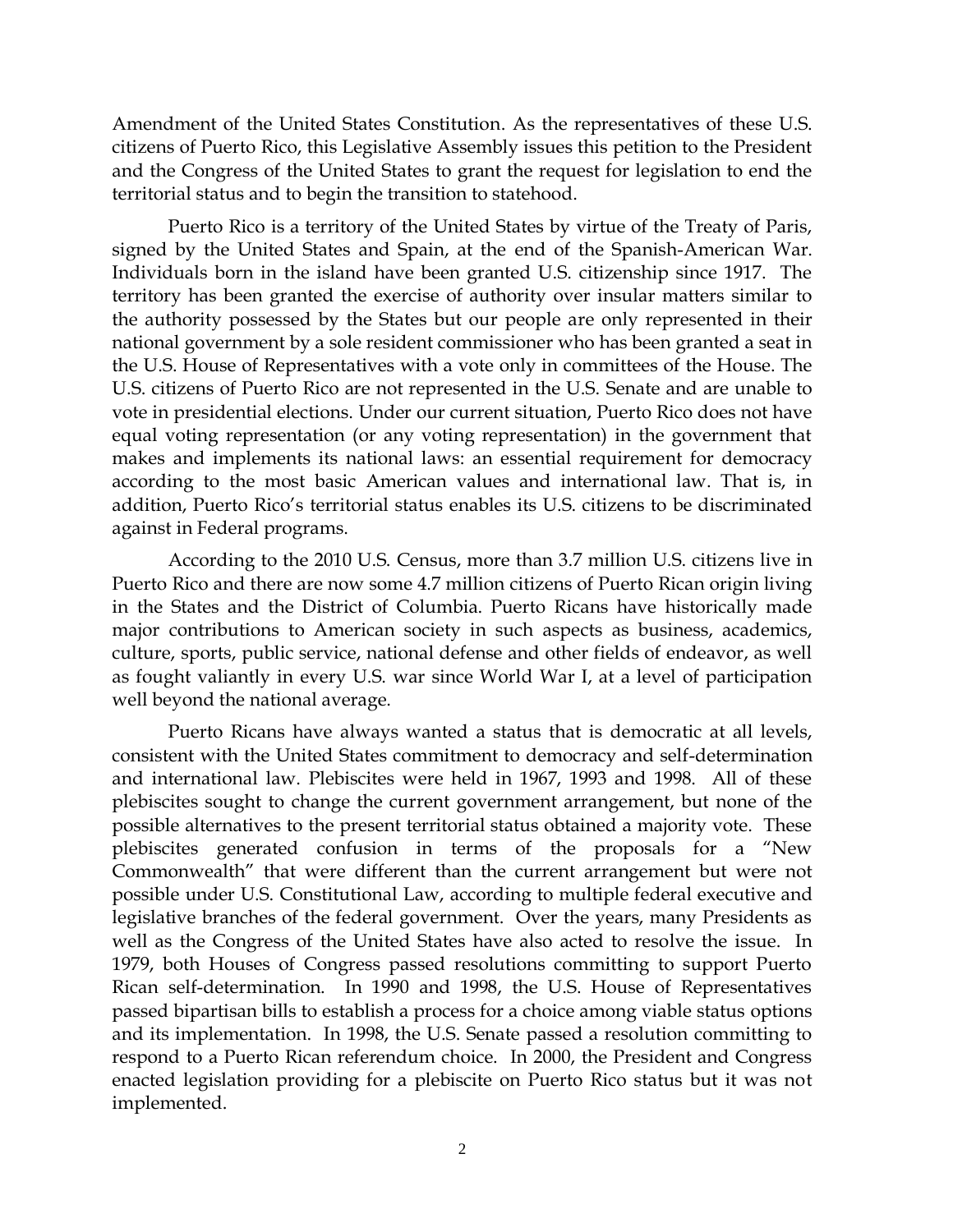As recently as 2010, the U.S. House passed a bill for a plebiscite among Puerto Rico's status options: statehood; independence; nationhood in an association with the U.S. that either nation could end –free association– and continuing with the current status under which Puerto Rico is subject to congressional governing authority pursuant to the Territorial Clause of the U.S. Constitution until the island by majority vote seek one of three possible non-territorial alternatives. The administrations of the last four presidents have reported on the possible status options for Puerto Rico.

The most recent report of the President's Task Force on Puerto Rico's Status concluded that "**it is time for Puerto Rico to take the next step in the history of its status…immediate and true forward movement on the issue…would greatly benefit the people…the time to act is now.**" The Task Force also stated that it would be "**best…for the people [of Puerto Rico]…to speak first, with swift congressional action vindicating their will to follow**."

The 2012 plebiscite was guided by the Task Force report. After consultations with representatives of all of Puerto Rico's political parties, the Governor proposed and the Legislative Assembly enacted Act 283 – 2012 for a plebiscite to be held simultaneously with the 2012 general elections, on November 6.

The plebiscite asked Puerto Rico's voters if they wanted the current territorial status (also known as "Commonwealth" after the name of Puerto Rico's insular government) to continue and their preference among the three possible nonterritorial alternatives recognized by the Task Force, the U.S. Congress, and international law: Puerto Rico becoming a State of the United States, becoming an independent nation; or becoming a nation in an association with the United States that either nation can end (Sovereign Free Associated State).

The three options were defined in the ballot as follows:

#### **Statehood**

"Puerto Rico should be admitted as a state of the United States of America so that all United States citizens residing in Puerto Rico may have rights, benefits, and responsibilities equal to those enjoyed by all other states of the Union, and be entitled to full representation in Congress and to participate in the Presidential elections, the United States Congress would be required to pass any necessary legislation to begin transition into Statehood."

### **Independence**

"Puerto Rico should become a sovereign nation, fully independent from the United States and the United States Congress would be required to pass any necessary legislation to begin the transition into independent nation of Puerto Rico."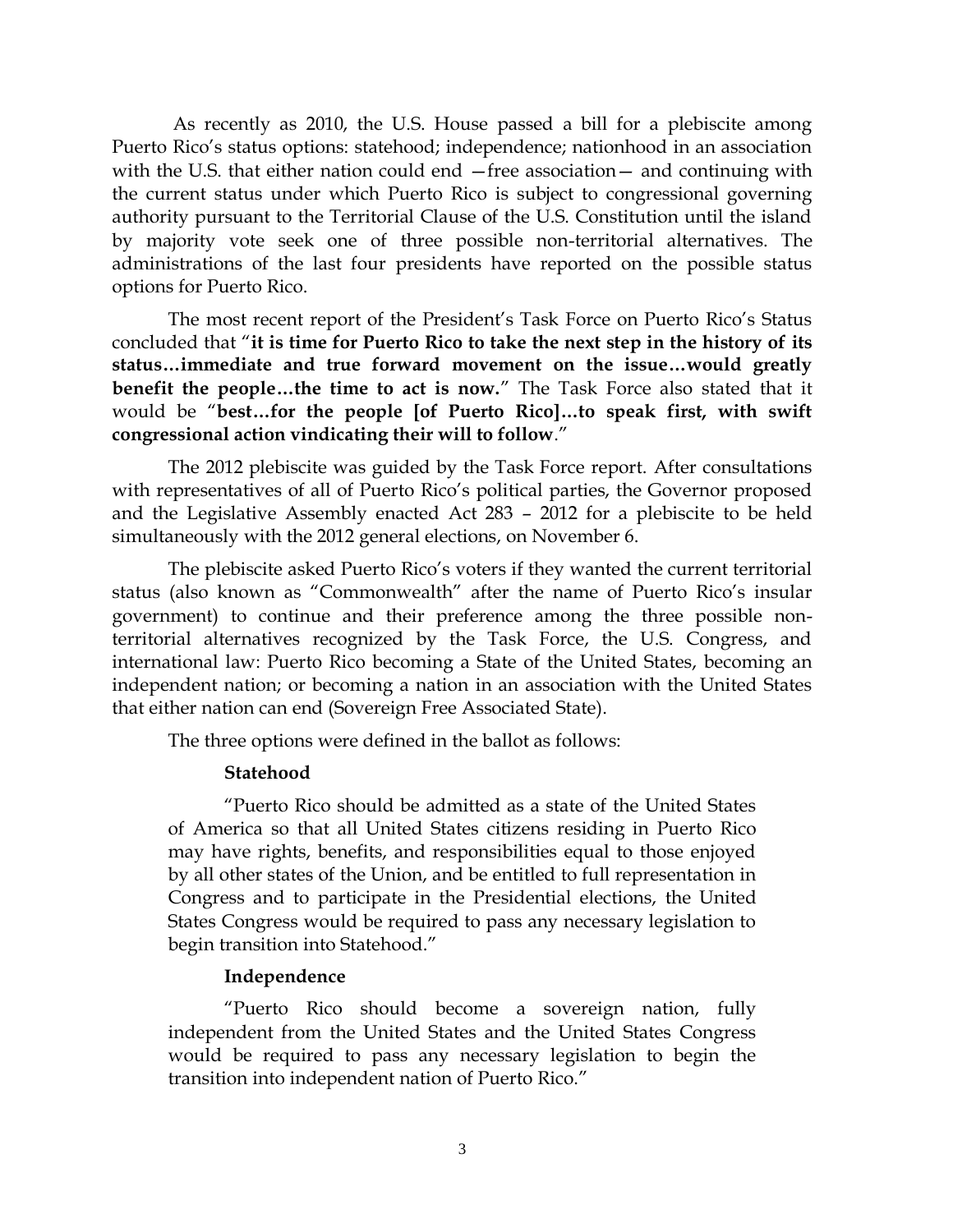#### **Free Associated Sovereign State**

"Puerto Rico should adopt a status outside of the Territorial Clause of the Constitution of the United States that recognizes the sovereignty of the People of Puerto Rico. The Free Associated Sovereign State would be based on a free voluntary political association, the specific terms of which shall be agreed upon between the United States and Puerto Rico as sovereign nations. Such agreement would provide the scope of the jurisdictional powers that the People of Puerto Rico agree to confer to the United States and retain all other jurisdictional powers and authorities."

As stated above, the results of the plebiscite could not be clearer. Almost 78% of registered voters went to the polls, the biggest participation in any of the status plebiscite held on the island, and even greater than the participation to ratify the Commonwealth Constitution on 1952. In results unanimously accepted by the State Elections Commission of Puerto Rico, which has representation from all of the territory's political parties, 54% (958,915 votes) rejected the current territorial status and only 46% (816,978 votes) supported it. In addition, 61.11% (824,195 votes) were cast for statehood, 33.34% (449,679 votes) for Puerto Rico becoming a Sovereign Free Associated State, and 5.55% (74,812 votes) for independence. The rejection by the People of Puerto Rico of the islands' current territory status was so overwhelming that it got more votes than any candidate in the general elections, including the newly Governor-Elect.

Both of the major U.S. national political parties included in their 2012 election platforms their support for the final resolution of Puerto Rico's status. The Democrats stated that "[i]f the process [referring to the plebiscite] produces a clear result, Congress should act on it quickly with the President's support". The Republicans, for their part, made a similar commitment, stating their "support [for] the right of the United States citizens of Puerto Rico to be admitted to the Union as a fully sovereign state if they freely determine so."

In free and democratic votes called by their elected representatives, the people of Puerto Rico have, for the first time and by substantial majorities, voted for the current territory status to be replaced by one of the non-territorial alternatives identified as possible by the Government of the United States: admission as a State into the Union on an equal footing with the other States. Their vote, which constitutes a valid exercise of self- determination, represents their will to enjoy the same rights, benefits, and responsibilities enjoyed by U.S. citizens residing in the States of the United States, including voting representation in Congress and voting representation in the election of the president and the vice-president of the United States, as well as the full extension to Puerto Rico of the powers reserved to the States or the people by the Tenth Amendment of the Unites States Constitution.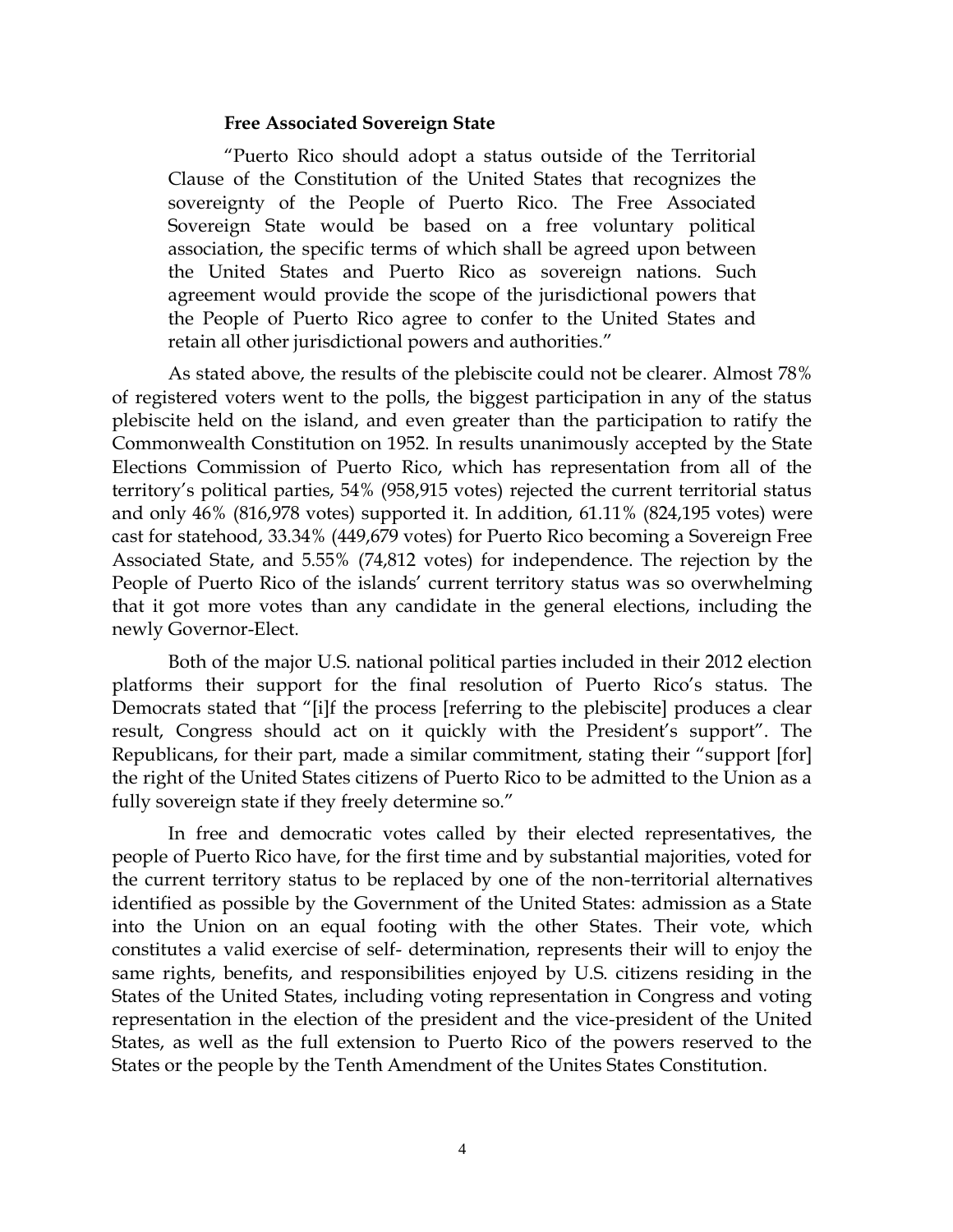The United States of America, as the Leader of the "Free World" and the international community's Champion of democracy and self-determination, must not ignore the legitimate expression of the U.S. citizens of Puerto Rico to petition the government for redress of their grievances pursuant to the First Amendment of the United States Constitution as well to exercise their right to self-determination. Specifically, the people of Puerto Rico, by a direct vote, have petitioned that the Federal government redress the grievance that consists of maintaining Puerto Rico subject to laws, treaties and taxes that are legislated by a Congress in which it is devoid of equal and voting representation, and signed into law by a President for whom these same American citizens cannot vote, due only to the fact of residence in the territory of Puerto Rico. In sum, the people of Puerto Rico have decisively rejected the continuation of the territory status that has heretofore permitted said grievance.

The history of the United States is one of progressive recognition of the equal rights of previously marginalized groups of American citizens. In this regard, our fellow citizens of Hispanic origin in the States will be especially attentive to the response of the Federal Government and the national political parties to the petition for equality of the people of Puerto Rico.

The demographic reality of the United States, evidenced by the 2010 Census, is that Hispanics are the largest and fastest-growing minority group in the Nation. The growing influence of Hispanics in America's political processes is especially notable in States such as Colorado, Florida, New York, Illinois, Nevada, Ohio, and Pennsylvania. With the people of Puerto Rico having exercised their right to selfdetermination in the quintessential "American way" –that is to say, at the ballot box– the American people as a whole and Latinos in particular, are sure to be increasingly concerned about the way in which the President and Congress respond to the petition for equality of the U.S. citizens of Puerto Rico. The President and Congress' response to such petition will show people of Hispanic origin throughout the Nation whether the statements of inclusion and empowerment of the national political parties are rhetoric or reality.

Similarly, the international community will also judge the commitment of the United States to its stated principle of democracy and self-determination by the way in which it responds to the petition of the people of Puerto Rico for equality in their Nation. In redressing the grievances of its citizens in Puerto Rico, the United States has an opportunity to demonstrate to the world the authenticity of its long-standing policy in support of the right of people everywhere to choose their form of government, this, in the context of vigorous, ongoing American leadership on behalf of self-determination and democracy in Iraq, Afghanistan, Bosnia-Herzegovina, Libya, Egypt, Tunisia, Syria and other nations.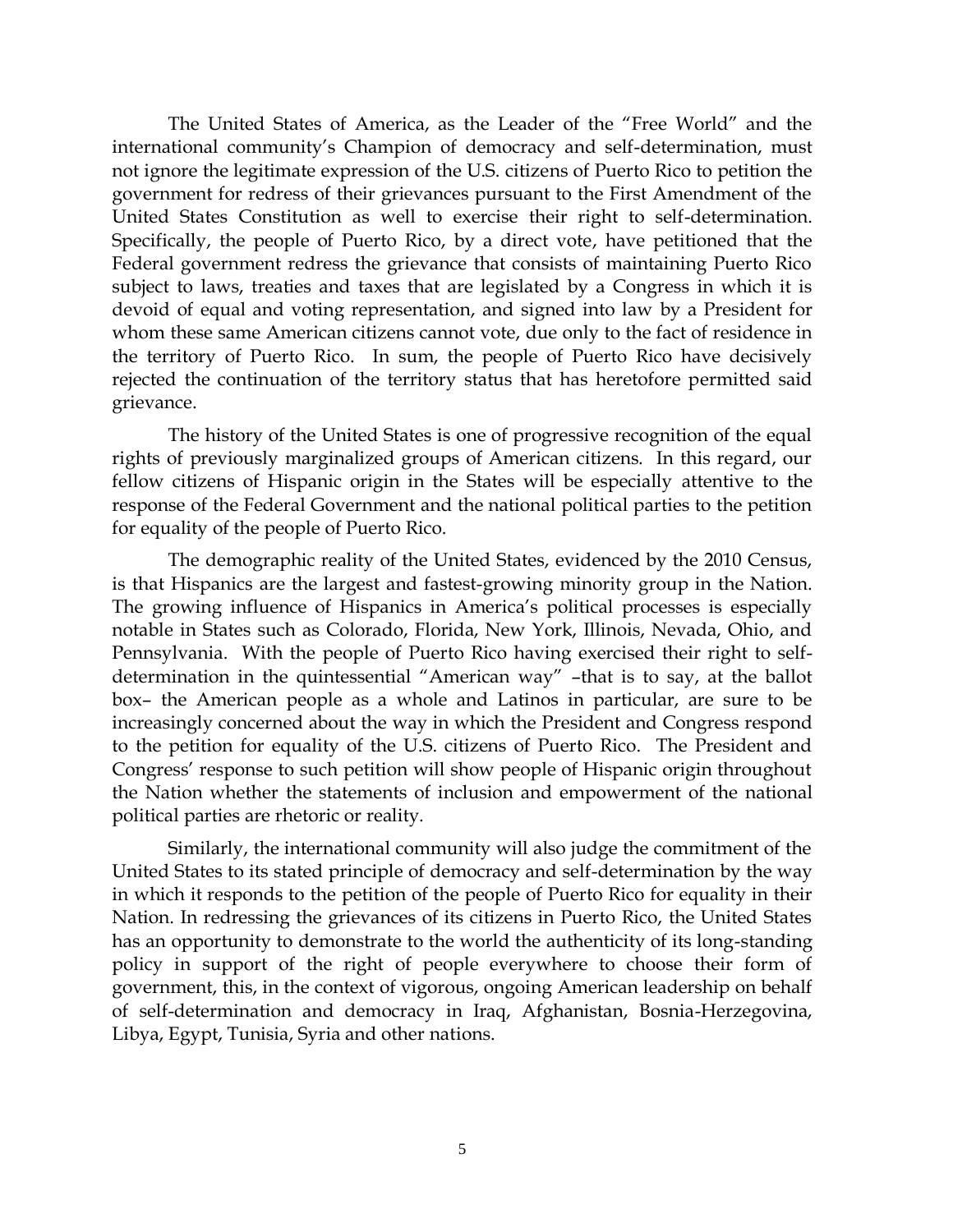The response of the President and the Congress of the United States to the petition of the people of Puerto Rico has also implications for the Nation's compliance with international obligations. Specifically, the International Covenant on Civil and Political Rights, adopted by the United Nations on December 19, 1966, declares in Article 1.1:"All people have the right of self-determination. By virtue of that right they freely determine their political status and freely pursue their economic, social and cultural development."

Article 25 further declares:

Every citizen shall have the right and the opportunity… without unreasonable restrictions: (a) To take part in the conduct of public affairs, directly or through freely chosen representatives; (b) To vote and to be elected at genuine periodic elections which shall be by universal and equal suffrage and shall be held by secret ballot, guaranteeing the free expression of the will of the electors.

On June 8, 1992, the United States ratified the Covenant on Civil and Political Rights, whose Article 1.3, further requires its signatories to "promote the realization of the right of self-determination" and whose Article 2.2 stipulates that:

Where not already provided for by existing legislative or other measures, each State Party to the present Covenant undertakes to take the necessary steps, in accordance with its constitutional processes and with the provisions of the present Covenant, to adopt such laws or other measures as may be necessary to give effect to the rights recognized in the present Covenant.

It is incumbent upon Congress and the President to recognize that the territory status to which Puerto Rico and its citizens have been subjugated is no longer acceptable. Specifically, in view of the results of the plebiscite, the time has come for the President and Congress to begin a process for Puerto Rico's admission as a State of the Union, so that the U.S. citizens who reside in Puerto Rico may enjoy the same rights, benefits and obligations as the citizens of the other States, including the right to voting and equal representation in Congress and voting for the president and the vice president.

The President and Congress, therefore, have a political and moral obligation to enact all necessary legislation to respect the freely and democratically expressed will of the People of Puerto Rico. This requires replacing the current territorial status, commonly known as "Commonwealth", under which Puerto Rico has no votes in its national government and can be – and is -- treated unequally in some important Federal laws, with the equality of statehood, which would give the U.S. citizens of Puerto Rico voting representation – and equal representation – in their national government and equal benefits and responsibilities in national laws.